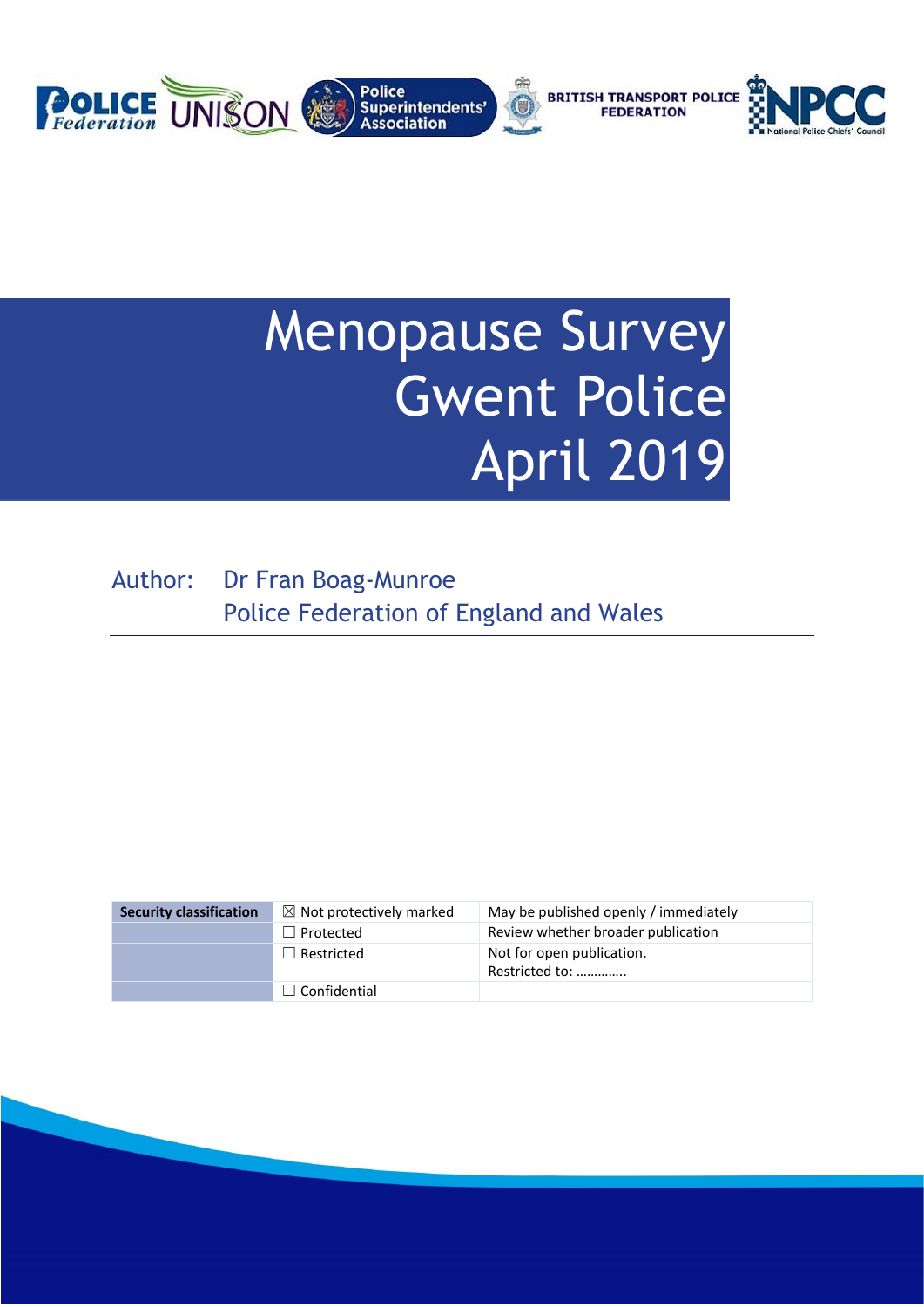## **Contents**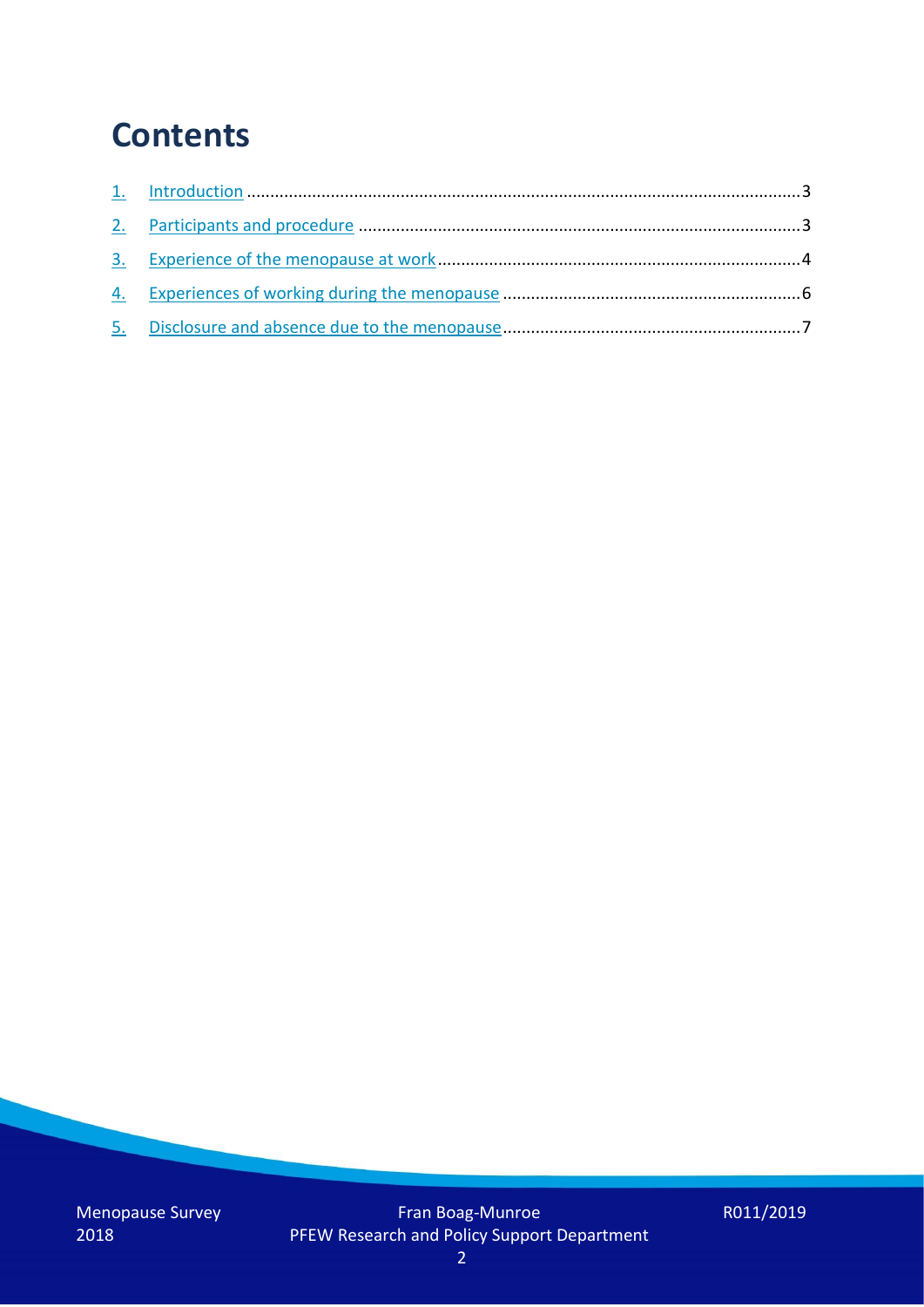# **1. Introduction**

The Menopause Survey was the first of its kind to examine the experiences and awareness of the menopause amongst police officers and police staff at a national level in England and Wales. In particular, it looked at the experiences of individuals who have either gone through or are going through the menopause, as well as the experiences and awareness of managers and supervisors in terms of supporting individuals who are going through the menopause.

This report provides an overview of some of the key findings from the survey for Gwent Police.

### **2. Participants and procedure**

Overall 92 responses were received from respondents in Gwent Police. 61% of responses were from police officers and 39% were from police staff.

72 respondents completed questions about their experiences of the menopause at work. 27 respondents answered questions relevant to line managers and supervisors (there was an overlap of 14 respondents who completed both sets of questions). A further 7 responses were received from other respondents within Gwent Police (i.e. respondents without personal experience of the menopause or managerial responsibilities.

This report only provides a summary of responses to questions about the experience of the menopause at work. Due to the smaller number of respondents who answered questions relevant to line managers or questions relevant to individuals who do not have personal experience of the menopause, these responses have not been reported below, however they have been included within the national statistics.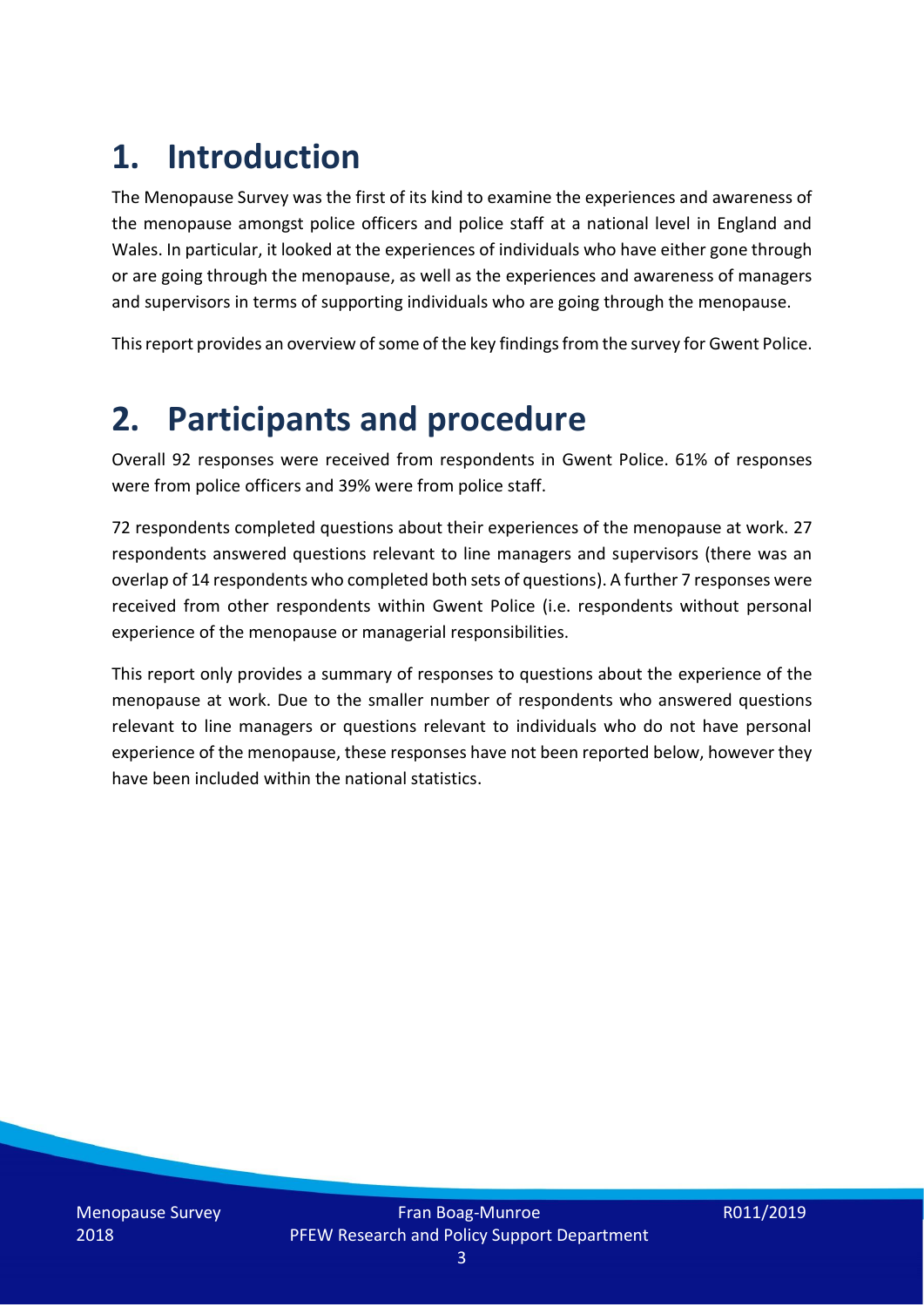### **3. Experience of the menopause at work**

78% of respondents in Gwent Police said that symptoms of the menopause were either moderately or extremely problematic. This is higher than the national average, where 76% of respondents reported that symptoms of the menopause were moderately or extremely problematic.



Respondents were asked about the aspects of their working environment that made coping with symptoms of the menopause moderately or extremely difficult. The proportion of respondents in Gwent Police who reported that these aspects of their working environment made coping moderately or extremely difficult are presented in Table 1 below, along with the corresponding proportions for the country as a whole.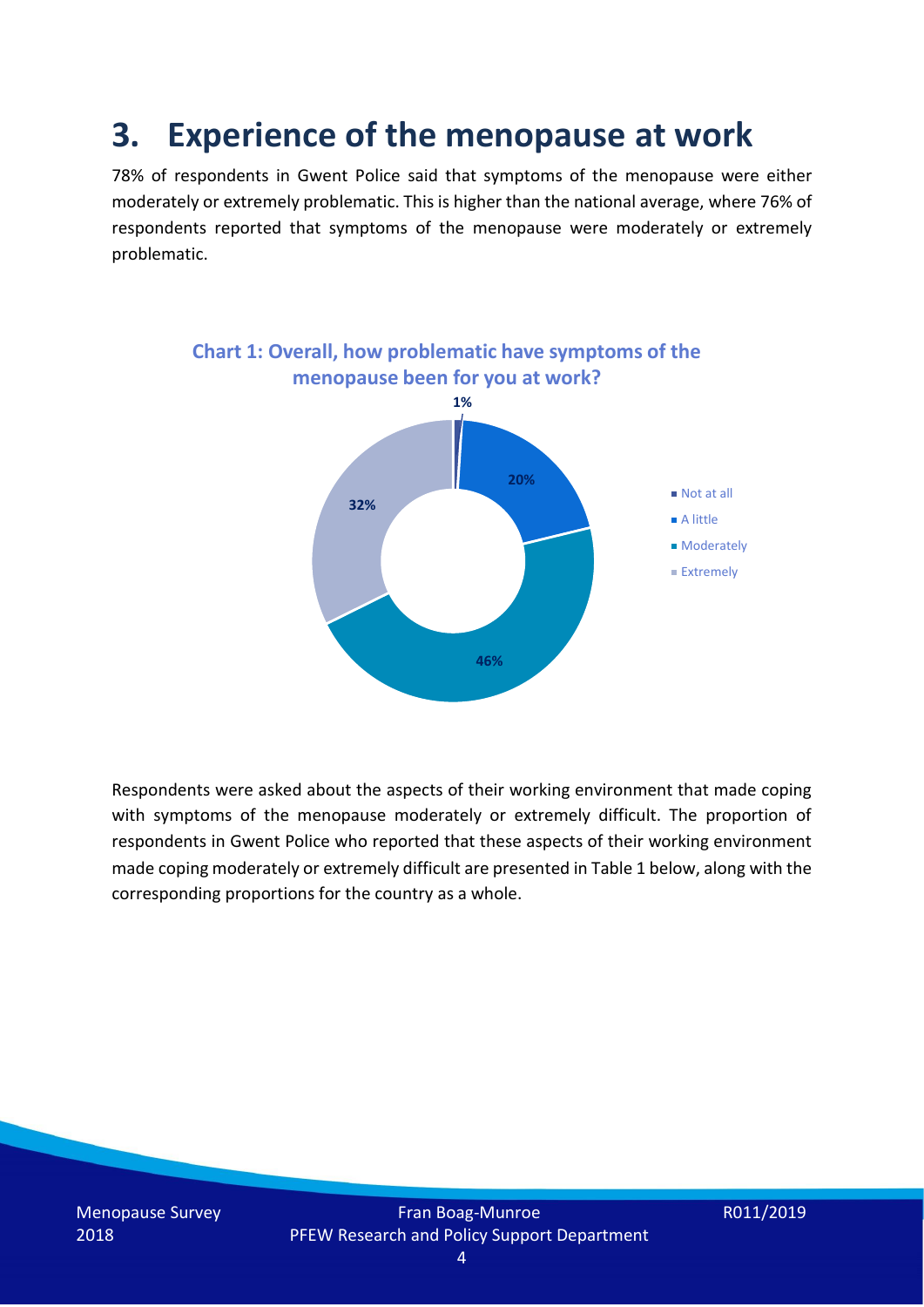Table 1: Aspects of the working environment (where applicable) that made coping with symptoms of the menopause moderately or extremely difficult

|                                   | <b>Gwent Police</b> | <b>National Sample</b> |
|-----------------------------------|---------------------|------------------------|
| <b>Recalling detailed</b>         | 48%                 | 50%                    |
| information                       |                     |                        |
| <b>Having to work shifts</b>      | 41%                 | 33%                    |
| <b>Having fixed working hours</b> | 21%                 | 20%                    |
| The temperature of your           | 58%                 | 61%                    |
| working environment               |                     |                        |
| Inadequate opportunity to         | 55%                 | 57%                    |
| control ventilation in your       |                     |                        |
| working environment               |                     |                        |
| Inadequate access to toilet       | 10%                 | 16%                    |
| <b>facilities</b>                 |                     |                        |
| <b>Shared offices/workspaces</b>  | 18%                 | 27%                    |
| The physical demands of           | 24%                 | 26%                    |
| the job                           |                     |                        |
| The design of uniforms            | 20%                 | 23%                    |
| The pressure of tight             | 23%                 | 32%                    |
| deadlines                         |                     |                        |
| <b>Your workload</b>              | 31%                 | 38%                    |
| <b>Not being office-based</b>     | 7%                  | 9%                     |
| <b>Having to make difficult</b>   | 27%                 | 26%                    |
| decisions within your job         |                     |                        |
| <b>Having to attend formal</b>    | 10%                 | 18%                    |
| meetings                          |                     |                        |
| <b>Having to maintain your</b>    | 29%                 | 18%                    |
| position for long periods         |                     |                        |
| without relief                    |                     |                        |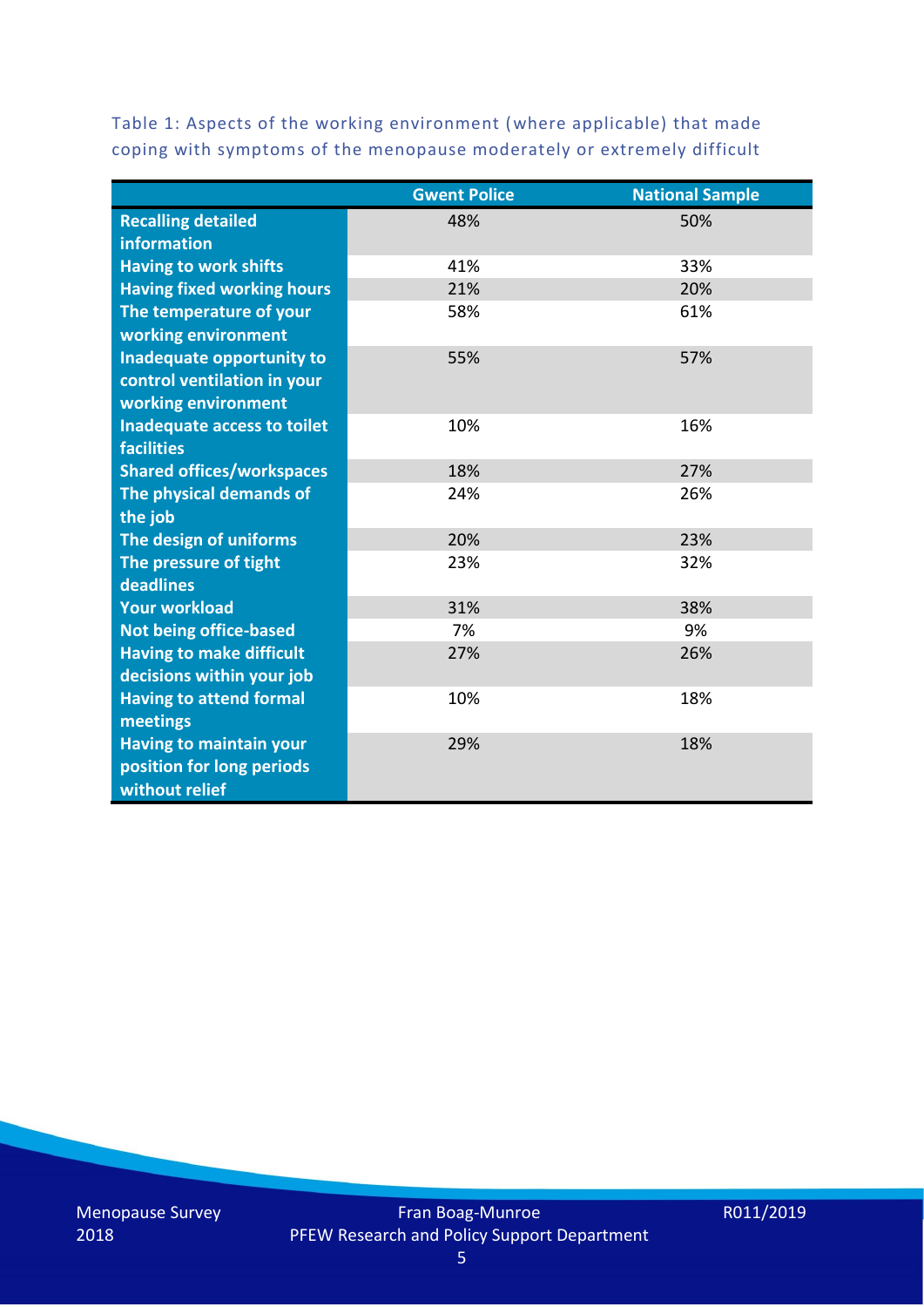### **4. Experiences of working during the**

### **menopause**

40% of respondents in Gwent Police said that they felt that their job performance had been negatively affected by the menopause. This is lower than the national sample, where 46% felt that their job performance had been negatively affected by the menopause.

24% of respondents felt that the menopause had negatively affected their manager's and colleagues' views on their competence at work. Within the national sample, 21% of respondents who had either gone through or were going through the menopause felt this way.

10% of respondents in Gwent Police said that they had considered leaving because they have found it difficult to deal with the menopause at work. This is lower than the national average, where 20% of respondents said that they had considered leaving as a result of the menopause.



#### **Chart 2: Experiences of work as a result of the menopause**